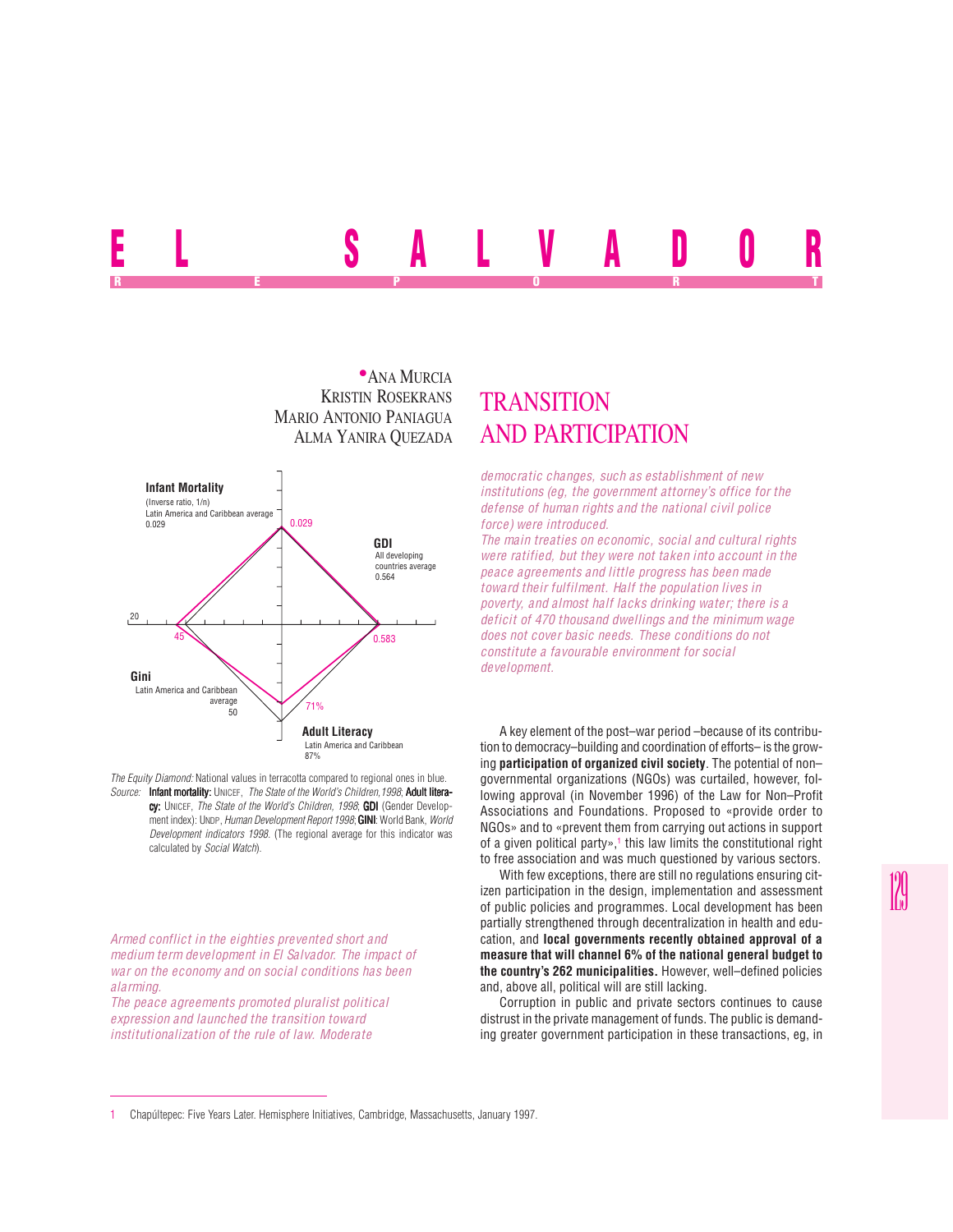the new Pension Savings Law.2 A recent indictment for financial fraud<sup>3</sup> has shown that powerful people in this sector can be brought to trial if the political will exists.

In late October and early November 1998, hurricane Mitch caused severe damage. Preliminary statistics report about 300 deaths, 60 thousand victims, over 100 missing, and losses amounting to millions in crops and infrastructure, reflecting a weak social structure and inefficient attention to these problems by the responsible authorities.

**Strengthening of democratic institutions, citizen participation and proper application of justice are some of the factors positively affecting transition towards a new Salvadorian society.** Conditions must be established for human development, overcoming de masses' present lack of economic and social development.

#### MACROECONOMIC STABILITY AND SOCIAL INSTABILITY

Social and economic micro–indicators, which show poverty and low social development, conflict with macroeconomic indicators that show stability and growth. El Salvador is one of the poorest countries in the region, with per capita income of 1,002.50 colones (USD 115.74).4 Various governmental and private bodies and individuals<sup>5</sup> believe it will take several years before economic stability and recovery affect levels of employment and poverty indexes. According to the Minister of Economy, it will take at least 18 to 20 years to eliminate extreme poverty and 35 years to double per capita income.6

Economic Stabilization Programmes (PEE) and structural adjustment loans (PEA) promoted through the IMF and the World Bank respectively, have helped keep the rate of inflation low, the balance of payments viable and the level of economic growth high (forecasts of 4% for 1998 may be lower due to hurricane Mitch).7 Domestic savings have grown significantly, from 8.6% of GDP in 1991 to 14.8% (forecast) for 1998.8 Family remittances from abroad, spent mainly

for consumption rather than investment, affect macroeconomic stability. Data show a high rate of consumption (95.8% of the GDP in 1997) in relation to real investment (14.7%).<sup>9</sup> To avoid a fiscal deficit, public expenditure is controlled and taxes are being increased through regressive policies such as raising indirect taxes, which supply 75% of tax income, and lowering direct taxes (wealth, export and income taxes).

Despite a government offer to raise public spending to 50% of the general budget, the preliminary version reflects an allocation of 26.6%. The budget allocation for fighting violence and crime has increased from 19.7% to 22.5%, a 2.8% rise compared with the 1.7% rise for social services. El Salvador has been classified as «the most violent country in Latin America.» The main causes are unemployment and poverty, $10$  and these are getting worse as a result of the government's economic policy. The small increase in social spending does not reflect a preventive strategy.

**Social objectives remain a second–rate priority in adjustments and macroeconomic policies. A reorientation is essential to generate quality employment and significantly lower poverty.**

Despite the small drop in the poverty figures, there are no policies aimed at poverty eradication and half the population is poor. In 1997, 48% lived in poverty, of which 18.5% were in absolute poverty (33.7% in rural areas)<sup>11</sup> and 29.6% in relative poverty.

The minimum wage (1,260 colones or USD 144.50 per month) has lost 22% of purchasing power as compared with 1988.<sup>12</sup> It presently amounts to 11 colones (USD 1.27) more than the cost of the basic urban food basket and one–half the cost of the extended basket.13 Last year, a USD 6.55 increase in the monthly minimum wage was requested «to enable the working population to cover payment of the new 3% for the pension system.»14 This did not reflect the 2% inflation in 1997 (and 4% in 1998).

38% of the population was economically active in 1997 (63% men and 37% women). 92% of the economically active population (EAP) are employed and 8% are unemployed (0.3% more than in 1996).15 An estimated 60% of the population is either under–employed, unemployed or working in the informal sector.<sup>16</sup> Most of the employed population (82%) goes without the benefits foreseen by law.

8 Banco Central de Reserva, *op. cit.*

- 10 El Salvador, El Proceso No 817, 12–8–98. «Delinquency in Salvadorean society».
- 11 Multiple Purpose Household Survey (1997). DYGESTIC.

16 Co Latino, 10–9–98.

<sup>2</sup> Affiliation is obligatory for people under 36 years of age and it covers old age and disabilities.

<sup>3</sup> FINSEPRO–INSEPRO: Private financing institutions closed because of public fraud (1997).

<sup>4</sup> Banco Central de Reserva, Quarterly Magazine, April–May–June, 1998. San Salvador, El Salvador.

<sup>5</sup> Among these, FUSADES (Foundation for Economic and Social Development) and UCA («José Simeón Cañas» Central American University).<br>6 Colatino 22–9–98 n 5

<sup>6</sup> Co Latino, 22–9–98, p. 5.

Family remittances, privatization and foreign loans contribute to this economic growth.

<sup>9</sup> Banco Central de Reserva, data from the «Income Account and National Product at Current Prices.»"

<sup>12</sup> Co Latino, *op. cit.*

<sup>13</sup> Multiple Purpose Household Survey (1997). DYGESTIC. The basic food shopping basket covers money necessary to purchase basic food products; below this means extreme poverty. The extended shopping basket is twice the basic shopping basket; below this means relative poverty.

<sup>14</sup> Co Latino, 3–4–98. Taken from El Proceso No 801, 1–4–98.

<sup>15</sup> Multiple Purpose Household Survey (1997). DYGESTIC.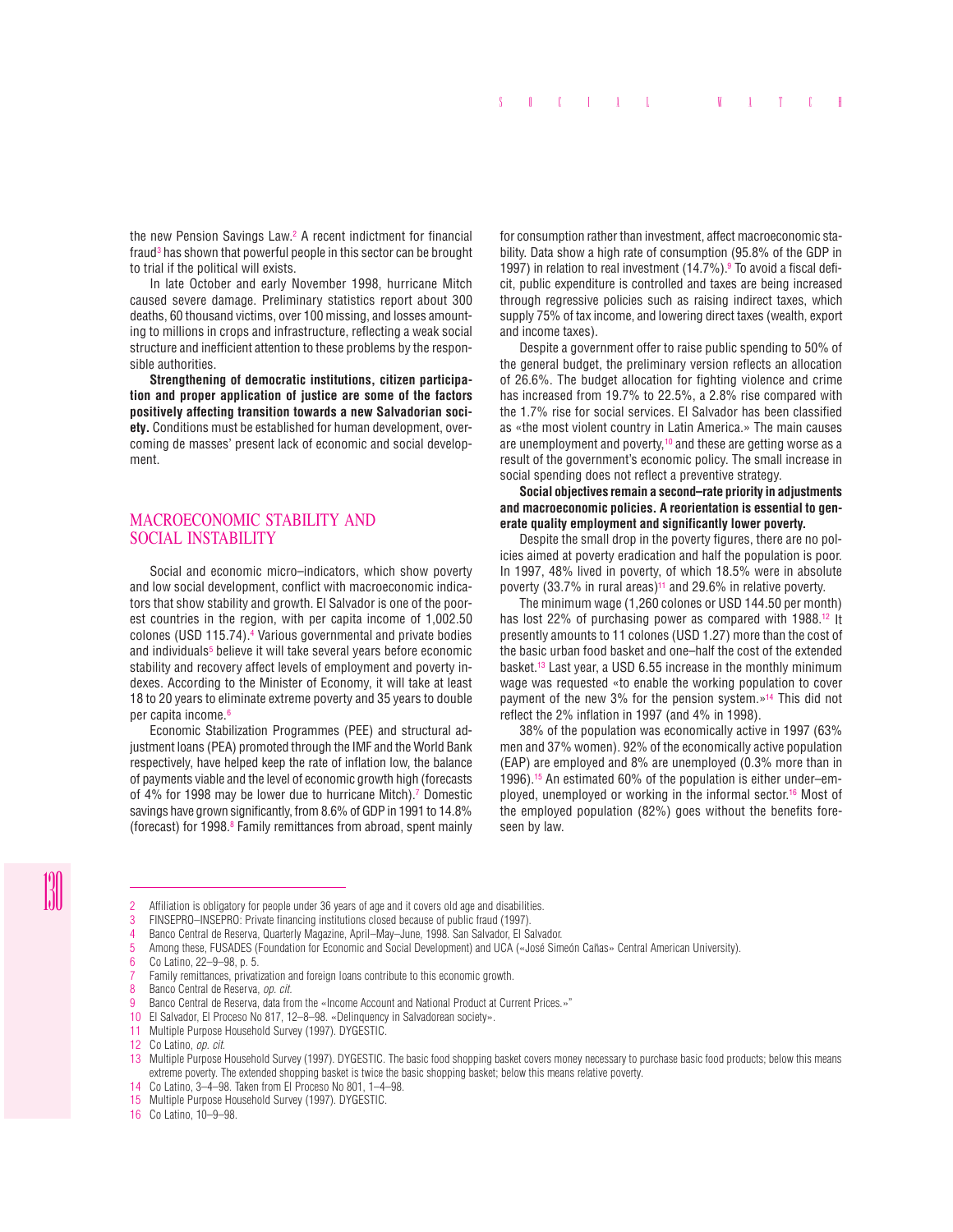No policies or programmes exist for employment retraining, despite the decline in the agricultural sector. Diversification of the economy is taking place in manufacturing, financial and insurance industries (which grew by 140% during this decade)<sup>17</sup> and also in the building sector. **Assembly plants (maquila industry) are the primary generator of employment** and exports increased from 18.3% (1991) to 43% (1997). Meanwhile, exports of traditional products fell from 37.8% to 23%, while non– traditional products fell from 43.8% to 34%.18 This trend was further strengthened with the passing of the Free Zone and Bonded Warehouse Law, which allows these businesses to sell their products nationally. An estimated «15% of the small industries will have to close down.»<sup>19</sup> Thus, instead of an improvement in the employment situation, unsustainable and low quality employment is being generated.

**Labour Code violations occur mainly in the garment industry (textile maquiladoras).** Furthermore, the government and the private sector are interested in weakening the union movement, as seen from the privatization of the National Telecommunications Administration (ANTEL), which will be handed over without a union.20 Only 4.3% of the urban population belong to unions although Article 47 of the Political Constitution and Article 204 of the Labour Code establish union membership as a worker's right. Despite the creation in 1994 of a consultative body of the executive on economic and social matters, there is scant labour participation in passing bills and measures.

Salvadorean unions claim that enterprises are not complying with legislation that protects pregnant women from being fired (Article 113 of the Labour Code) and «prohibits employers from assigning pregnant women jobs requiring physical efforts that are incompatible with their condition» (Article 110). The Ministry of Labour provides only relative follow–up and monitoring when unions, women's or human rights organizations make claims.

#### HEALTH CONTINUES TO BE SICK

The current health sector reform is intended to improve equity, efficiency and quality of the care provided, making it possible to use private groups of suppliers. This action, modestly known as «modernization of the sector», considered to be necessary before

a reform, has not shown concrete achievements in the four years since it was launched. Silence has blanketed the «decentralization» process, which includes sale of services, cost recovery and administrative reforms.

In 1997, health care coverage was 68% in urban areas and 45% in rural areas,<sup>21</sup> reflecting inequality in provision of services in the most unprotected districts. With the exception of reproductive health services, where coverage widened (21% for cervical–vaginal cytology, 10% for family planning and 45% for childbirth in hospital), health indicators show no significant progress in most areas.22

Cases of HIV and AIDS have increased since the first one was reported in 1994, and the accumulated total is 2.279.<sup>23</sup> There are no legal anti–discrimination measures to protect people with AIDS from being subject to different treatment. Monthly anti–retroviral treatment costs approximately the equivalent of 5.6 minimum salaries (USD 800.20), which underscores the need for more support and resources to face this epidemic. Only 30% of the health budget (8% of the 1998 general budget) goes to primary health care. 70% goes to hospitals, and 70% of this is used for crime victims.24

In 1998, the medical association denounced serious problems in the health care system and went on strike. The most significant achievement of this movement was to put health on the national agenda. Indeed, in a speech after four years in office, the president mentioned «the recent commitment by the country's medical community and the government», and stated that «a national health plan will be structured for El Salvador as it embarks on the twenty–first century.»25 This reform will require a large dose of political will, as this is the only way the national health system can be improved.

Civil society organizations promoting the rational use of medicines are preparing a National Drug Policy bill. The Supreme Council of Public Health has registered 23,235 medicinal drugs of which only 400 are recommended by the World Health Organization (WHO). With international support, NGOs provide health care services to populations that are neglected by the government. To comply with its commitment of universal access to primary medical care, the government will have to take NGOs into account as it decentralizes services, increase the budget for this item, and widen the reform.

EDUCATION: COVERAGE VS. QUALITY

<sup>17</sup> Banco Central de Reserva, data from the «Income Account and National Product at Current Prices.»

<sup>18</sup> Evolution of exports during the nineties, *El Proceso* No 819, 26–8–98.

<sup>19</sup> El Diario de Hoy, 24-9-98.<br>20 Jorge Portillo, advisor to the

<sup>20</sup> Jorge Portillo, advisor to the union movement.<br>21 Ministry of Public Health and Social Assistance

Ministry of Public Health and Social Assistance.

<sup>22</sup> *Idem.*

<sup>23</sup> Card notifying cases of AIDS, Epidemics Unit, 1984–June 1998.

<sup>24</sup> Ministry of Public Health and Social Assistance, Office of Care to Persons, 1997.

<sup>25</sup> Co Latino, 2–6–98, p. 13.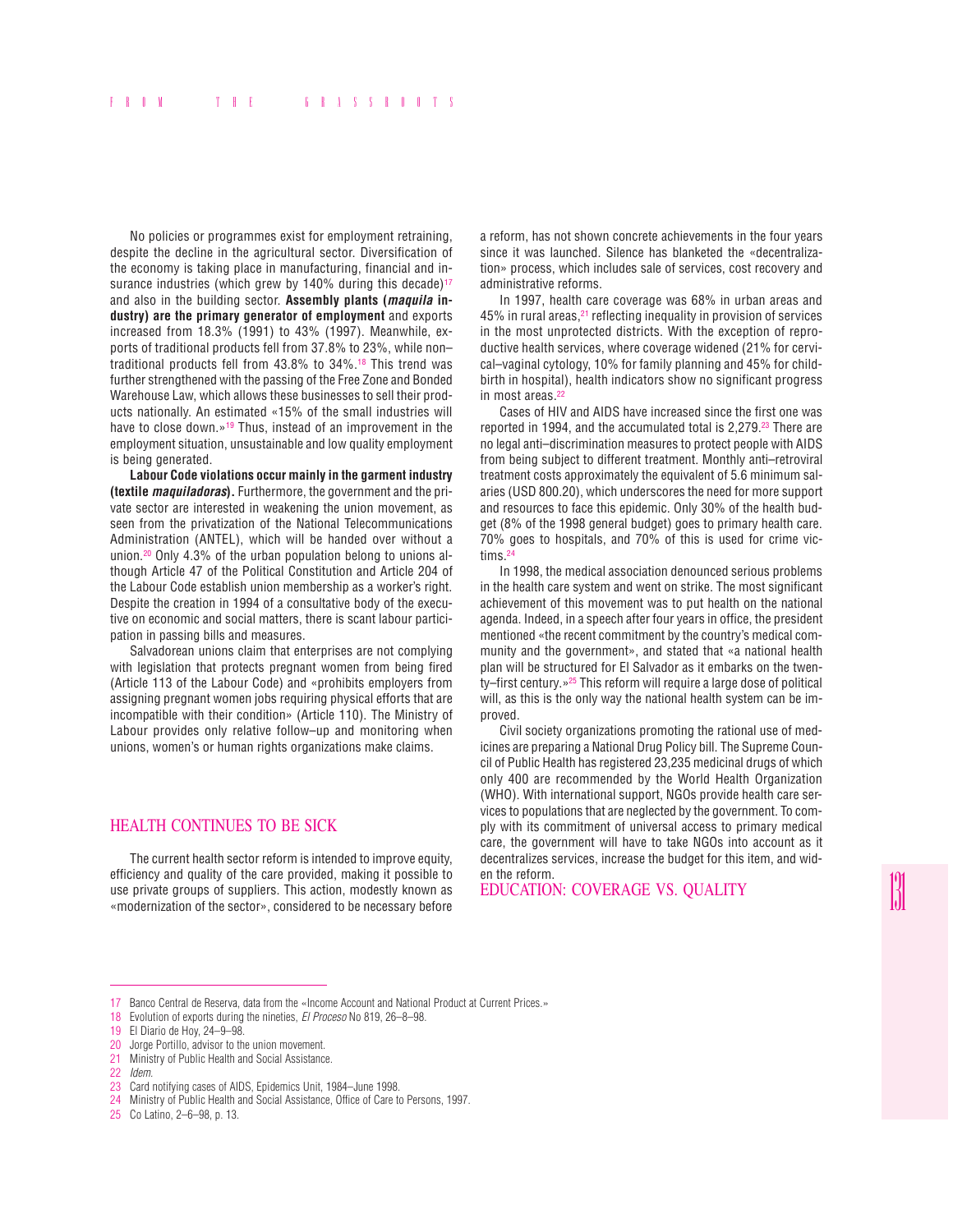Progress has been made in basic education coverage in rural areas as well as in literacy. Progress in terms of quality and institutional modernization is considerably slower. The effectiveness and quality of education geared towards promotion of true «organized participation» and teaching that stimulates people to be «actors and builders of their learning», <sup>26</sup> as set out in curricular objectives, is questionable. Funds for education have increased to 16.4% of the general 1998 budget and 2.4% of the GDP. By 1999, USD  $202.1$  million<sup>27</sup> (over half the education budget) will come from foreign loans, which makes sustainability of the system doubtful.

**The illiteracy rate (for persons over age 10) was reported to be 22.6% in 1994 and 20.1%**<sup>28</sup> **in 1997. This shows a 2.5% fall over three years, or an annual decrease of 0.83%.** The Ministry of Education reports that «the number of illiterates fell by three points this year (1998) reaching a rate of 15%»,<sup>29</sup> which led to a prize being awarded by UNESCO. The adult education programme, 30 however, lacks monitoring and evaluation to assess its quality, and the budgetary allocation for non–formal education (0.5% of the amount allocated to education in  $1998$ <sup>31</sup> limits possibilities for improvement. There is still a lack of legal framework and coordination among the civil society organizations and the Ministry of Education making it possible to jointly prepare, analyze and assess educational proposals and policies. Presently subcontracted NGOs (covering 34% of the population involved) have the function of «promoting, setting up and managing educational groups»,<sup>32</sup> but their participation has been limited to the execution of curricula provided by the government.

**Contrary to the commitment at Beijing to lower women's illiteracy rates, the gap has widened. In 1994 women's illiteracy rate was 5.3% higher than the men's rate and it was 5.8% higher in 1997. The Ministry of Education has not developed specific mechanisms aimed at women.** Half of Salvadorean women and 46% of men have three years or less of successful schooling. The rate of schooling, 4.95%, has risen little over the past few years. Only 6.3% of women and 7% of men have completed their high– school studies (13 years). Enrollment in 1997 was reported to be 40.2% at pre–school level, 97.8% at primary level and 37% at secondary level,<sup>33</sup> but less than half the children reach sixth grade<sup>34</sup> because they have to work or lack resources, highlighting the need

for comprehensive policies.

Citizen participation proposed by the  $EDUCO<sup>35</sup>$  programme would allow parents to monitor teachers (by deciding on hiring), but does not provide for their participation in the design and execution of the educational process. The programme does not promote professional teacher training because teachers' have only one– year contracts. The quality of education has not improved in spite of fewer teacher absences.<sup>36</sup> Although there has been some modernization of the curricula and more texts have been provided to meet educational needs, changes in practice have been at a formal level and teachers have not taken up the new approaches (such as gender and human rights). Learning «continues to be memorization–oriented», and traditional and non–democratic structures and practices persist, such as parents tending to leave decisions to headmasters/mistresses and teachers, reflecting the fact that civil society participation has not yet been institutionalized.

The commitment of achieving universal access to education is nearing fulfilment at the level of basic education, but access still has to be provided at other levels, quality must be improved and sound education provided for adult persons.

#### UNDERPRIVILEGED CHILDREN

By 1998 reports, 31% of the children are victims of sexual abuse, 67% are psychologically abused, and 26.7% are neglected by their parents.<sup>37</sup> Six thousand children live in the streets and, in the absence of an official institution defining a specific programme to work with them, NGOs attempt to cover this need. Although at governmental and private level there are initiatives to avoid high– risk labour, forced labour and exploitation, there are no policies to eradicate child labour and, **according to the ILO, El Salvador has over 270,000 child workers (65% boys, 35% girls), excluding domestic work. New legislation protecting children from prostitution is not being enforced**.

In general, few policies have been defined to lower poverty indexes or address child abuse, economic exploitation of children, street children and prostitution. El Salvador has ratified the Con-

General Budget of the Nation, 1995–1998.

- 33 Ministry of Education, Unit for the Production of Educational Indicators.<br>34 *Idem*
- 34 *Idem.*

<sup>26</sup> Curricular Bases of National Education, 1994–1999. Ministry of Education, National Education Office. San Salvador, El Salvador.<br>27 Weinberg S. v. Buthrauff J. «Strategies and projects of the World Bank and the Interamer

<sup>27</sup> Weinberg, S. y Ruthrauff, J. «Strategies and projects of the World Bank and the Interamerican Development Bank in El Salvador». Democratic Education Centre (CED), 1998.

<sup>28</sup> «Confidence intervals» established by the Multiple Purpose Household Survey estimate a margin of error that may vary between 18.7% and 21.5%.

<sup>29</sup> El Diario de Hoy, 7–9–98, p. 10.

<sup>30</sup> Programme for Literacy and Basic Adult Education in El Salvador (PAEBA, Programa de Alfabetización y Educación Básica de Adultos de El Salvador), was initially supported by the government of Spain (1994–1998).

<sup>32</sup> PAEBA cover in 1997. Programme for Basic Adult Education in El Salvador.

<sup>35</sup> Education with Community Participation, EDUCO, launched in 1991 with support of the World Bank.<br>36 «Do Community–Managed Schools Work? An Evaluation of El Salvador's EDUCO Program». Develo

<sup>36</sup> «Do Community–Managed Schools Work? An Evaluation of El Salvador's EDUCO Program». Development Research Group, The World Bank. Sawada, Y, Jimenez, J. February 1998.

<sup>37</sup> Radda Barnen, Swedish Cooperation Agency working for children.